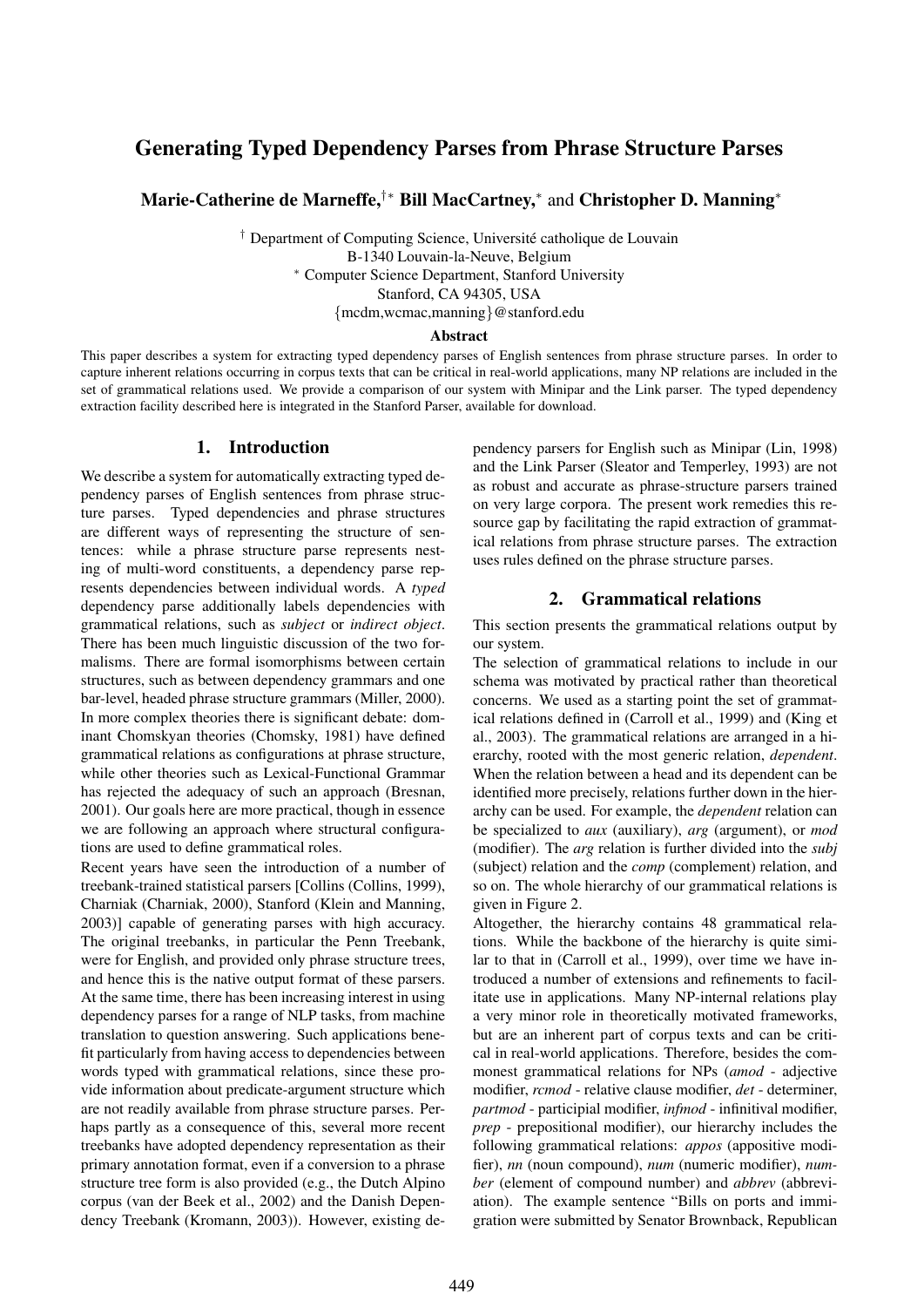

Figure 1: An example of a typed dependency parse for the sentence "Bills on ports and immigration were submitted by Senator Brownback, Republican of Kansas."

of Kansas" in Figure 1 illustrates the *appos* relation between "Brownback" and "Republican" and the *nn* relation between "Brownback" and "Senator". The *num* relation qualifies a number that serves to modify the meaning of a NP: *num*(sheep, 3) in "Sam ate 3 sheep", whereas the *number* relation captures the internal structure of multi-word numbers like *number*(5, million) in "I lost 5 million dollars". The *abbrev* relation indicates that MIT is the abbreviation for "Massachusetts Institute of Technology" in the following sentence: "The Massachusetts Institute of Technology (MIT) is located in Boston". Such information can be useful in the context of a textual inference application, as explained below.

# 3. Extraction method

Our technique for producing typed dependencies is essentially based on rules – or patterns – applied on phrase structure trees. The method is general, but requires appropriate rules for each language and treebank representation. Here we present details only for Penn Treebank English, but we have also developed a similar process for Penn Treebank Chinese. The method for generating typed dependencies has two phases: *dependency extraction* and *dependency typing*. The dependency extraction phase is quite simple. First, a sentence is parsed with a phrase structure grammar parser. Any Penn Treebank parser could be used for the process described here, but in practice we are using the Stanford parser (Klein and Manning, 2003), a highaccuracy statistical phrase structure parser trained on the Penn *Wall Street Journal* Treebank. The head of each constituent of the sentence is then identified, using rules akin to the Collins head rules, but modified to retrieve the semantic head of the constituent rather than the syntactic head. While heads chosen for phrase structure parsing do not really matter, retrieving sensible heads is crucial for extracting semantically appropriate dependencies. For example, in relative clauses, the Collins rule will choose as head the

```
dep - dependent
aux - auxiliary
    auxpass - passive auxiliary
    cop - copula
conj - conjunct
cc - coordination
arg - argument
    subj - subject
        nsubj - nominal subject
            nsubjpass - passive nominal subject
        csubj - clausal subject
    comp - complement
        obj - object
            dobj - direct object
            iobj - indirect object
            pobj - object of preposition
        attr - attributive
        ccomp - clausal complement with internal subject
        xcomp - clausal complement with external subject
        compl - complementizer
        mark - marker (word introducing an advcl)
        rel - relative (word introducing a rcmod)
        acomp - adjectival complement
    agent - agent
ref - referent
expl - expletive (expletive there)
mod - modifier
    advcl - adverbial clause modifier
    purpcl - purpose clause modifier
    tmod - temporal modifier
    rcmod - relative clause modifier
    amod - adjectival modifier
    infmod - infinitival modifier
    partmod - participial modifier
    num - numeric modifier
    number - element of compound number
    appos - appositional modifier
    nn - noun compound modifier
    abbrev - abbreviation modifier
    advmod - adverbial modifier
        neg - negation modifier
    poss - possession modifier
    possessive - possessive modifier ('s)
    prt - phrasal verb particle
    det - determiner
    prep - prepositional modifier
sdep - semantic dependent
    xsubj - controlling subject
```
Figure 2: The grammatical relation hierarchy.

pronoun introducing the relative clause. As all the other words in the relative clause will depend on the head, it makes more sense to choose the verb as head when determining dependencies. In general, we prefer content words as heads, and have auxiliaries, complementizers, etc. be dependents of them. Another example concerns NPs with ambiguous structure or multiple heads which are annotated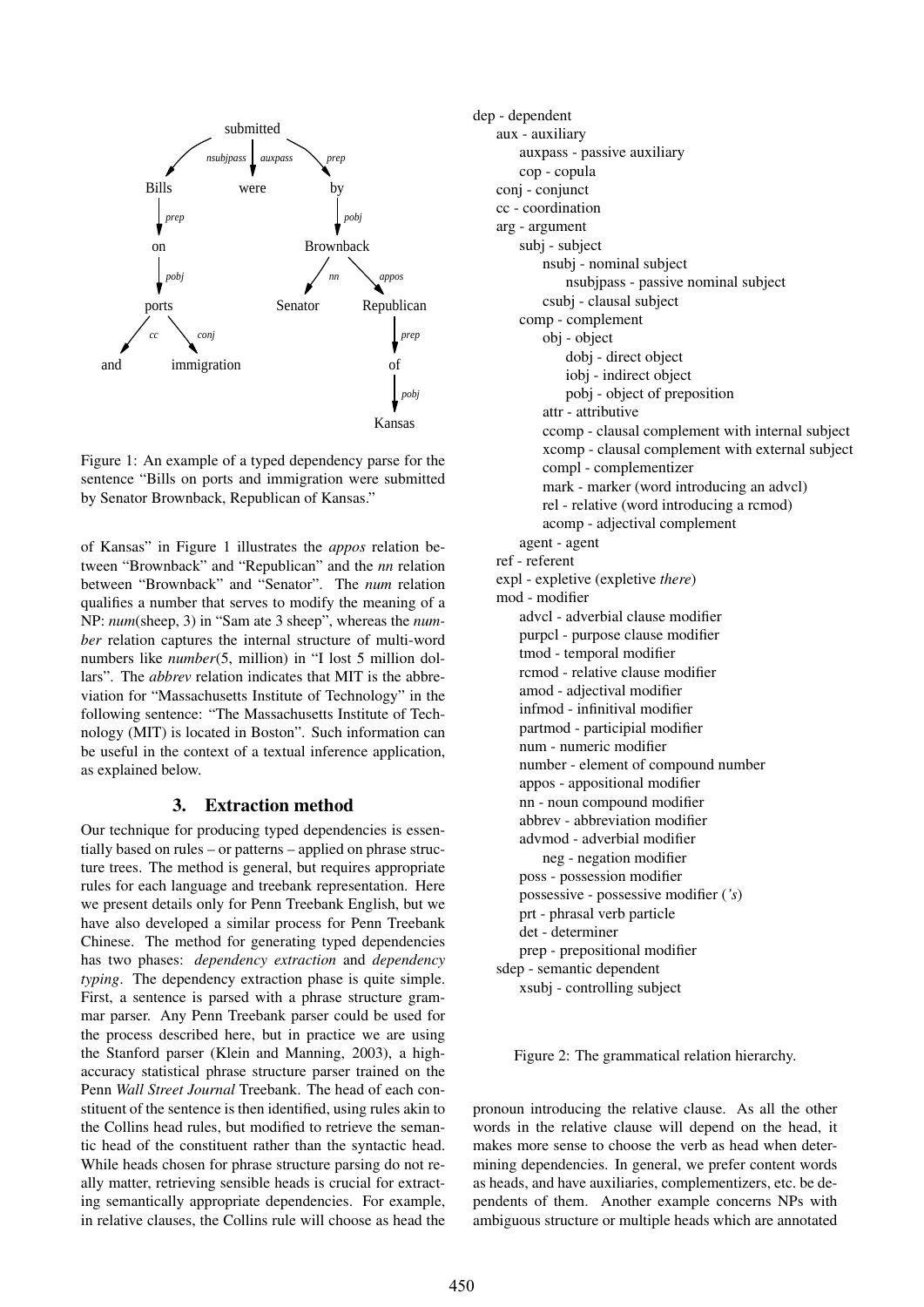with a flat structure in the Penn Treebank:

(NP the new phone book and tour guide)

Using the Collins rule, the head for this example is the word "guide", and all the words in the NP depend on it. In order to find semantically relevant dependencies, we need to identify two heads, "book" and "guide". We will then get the right dependencies (the noun "book" still has primacy as a governing verb will link to it, but this seems reasonable):

> *nn*(book, phone) *nn*(guide, tour) *CC and*(book, guide) *amod*(book, new) *det*(book, the)

It is essential in such cases to determine heads that will enable us to find the correct dependencies.

In the second phase, we label each of the dependencies extracted with a grammatical relation which is as specific as possible. For each grammatical relation, we define one or more patterns over the phrase structure parse tree (using the tree-expression syntax defined by tregex (Levy and Andrew, 2006)). Conceptually, each pattern is matched against every tree node, and the matching pattern with the most specific grammatical relation is taken as the type of the dependency (in practice, some optimizations are used to prune the search).

Up until this point, if one assumes an extra "root" for the sentence, then each word token is the dependent of one thing, and the number of typed dependencies in the representation is the same as the number of words in the sentence. The dependency graph is a tree (a singly rooted directed acyclic graph with no re-entrancies). However, for some applications, it can be useful to regard some words, such as prepositions and conjunctions, as themselves expressing a grammatical relation. This is achieved by collapsing a pair of typed dependencies into a single typed dependency, which is then labeled with a name based on the word between the two dependencies (the word itself being excised from the dependency graph). This facility is provided by our system, primarily targeted at prepositions, conjunctions, and possessive clitics. As already mentioned, Figure 1 shows the typed dependency parse obtained for the sentence "Bills on ports and immigration were submitted by Senator Brownback, Republican of Kansas." Figure 5 gives the typed dependency parse for the same sentence after the "collapsing" process, where the dependencies related to the prepositions "on" and "of" have been collapsed, as well as the conjunct dependencies for "ports and immigration". Our system optionally provides another layer of processing of conjunct dependencies which aims to produce a representation closer to the semantics of the sentence. In our example, this processing will add a *PREP on* dependency between "Bills" and "immigration" as shown in Figure 6. An additional example of dependency structure modification is in a relative clause such as "I saw the man who loves you", the dependencies *ref*(man, who) and *nsubj*(loves, who) will be extracted, as shown in Figure 3. However it might be more useful to get *nsubj*(loves, man)



Figure 3: An example of a typed dependency parse for the sentence "I saw the man who loves you".



Figure 4: An example of a typed dependency parse for the sentence "I saw the man who loves you", with "collapsing" turned on.

where the relative pronoun is replaced by its actual referent. In such case the output will be the one in Figure 4. Note that as a result of this structure modification, a dependency graph may actually become cyclic, as shown in Figure 4. The usefulness of such structures depends on downstream software being able to correctly handle cyclic directed graphs.

#### 4. Comparison

Direct comparison between our system and other dependency parsers like Minipar and the Link Parser is compli-



Figure 5: A dependency parse for the sentence "Bills on ports and immigration were submitted by Senator Brownback, Republican of Kansas", with "collapsing" turned on.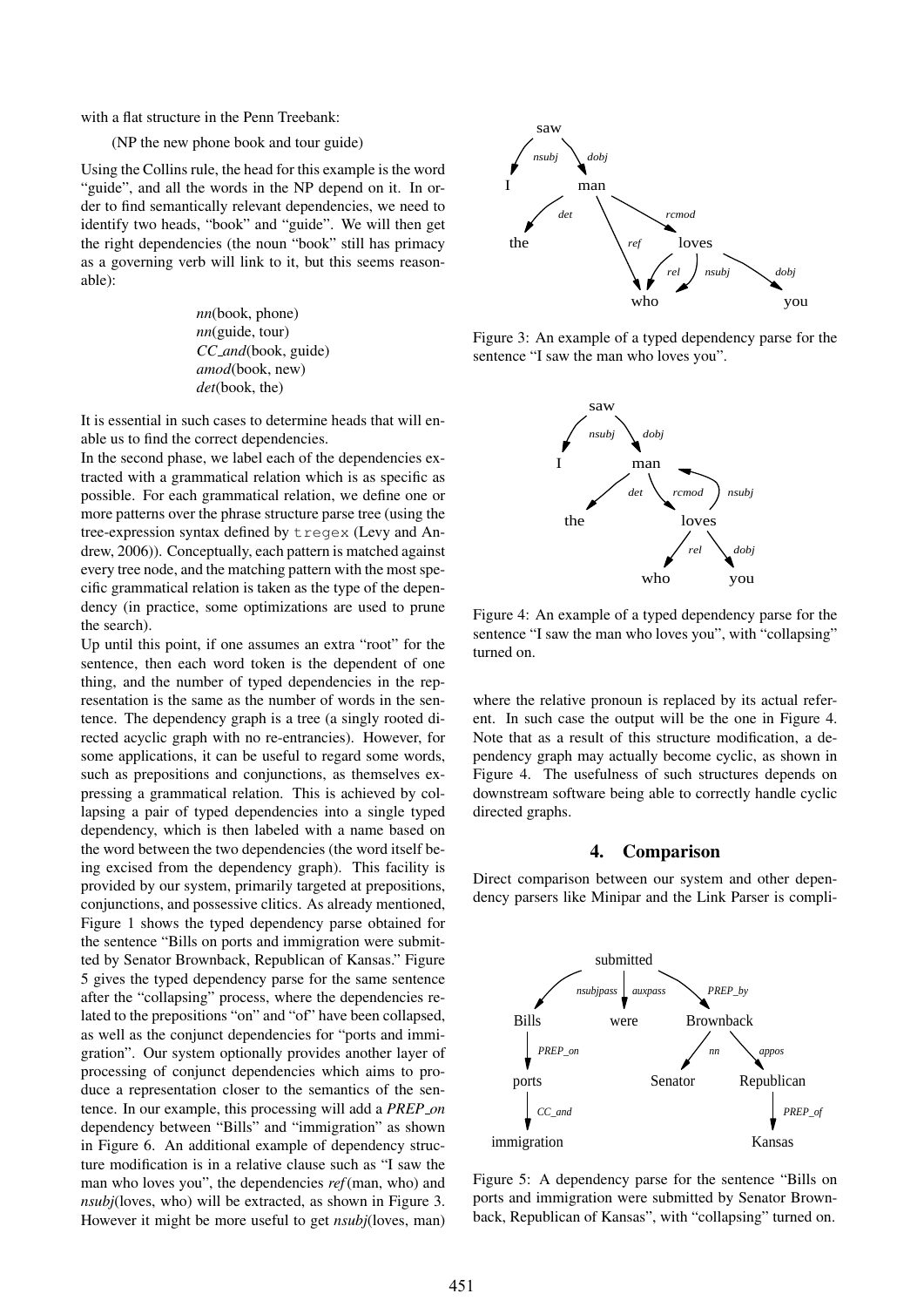

Figure 6: A dependency parse for the sentence "Bills on ports and immigration were submitted by Senator Brownback, Republican of Kansas", with "collapsing" turned on and processing of the conjunct dependencies.

cated by differences between the annotation schemes targeted by each system, presumably reflecting variation in theoretical and practical motivations. The differences fall into two main categories: dependency structure (which pairs of words are in a dependency relation) and dependency typing (what the grammatical relation for a particular dependency is).

First, the systems do not always agree about which words should be counted as the dependents of a particular governor. For example, the Link Parser has a dependency type *C* which is described as follows: "C links conjunctions to *subjects* of subordinate clauses ("He left WHEN HE saw me"). It also links certain verbs to *subjects* of embedded clauses ("He SAID HE was sorry")."<sup>1</sup> This leads the Link Parser to link "that" with "irregularities" and "said" with "investigation" in sentence 1 of table 2. In contrast, our system links subordinating conjunctions with the *verb* of the clause and main verbs to the *verb* of an embedded clause: in sentence 1, "that" is linked with "took place" (*compl*(took place, that)) and "said" with "produced" (*ccomp*(said, produced)). Another example regards the word "below" in sentence 6: the Link parser connects it with "he", whereas our system links it with "see" (*advmod*(see, Below)).

Moreover, there are differences among the systems with regard to the "collapsing" of prepositions and coordination; as discussed above in section 3, we have tried to handle these in a way that facilitates semantic analysis.

Even where the systems agree about whether two words are in a dependency relation, they may diverge about the type of the dependency. Each system assigns dependency types from a different set of grammatical relations, and it is not straightforward to establish mappings between these sets. Of course, the names used for relations vary considerably, and the distinctions between different relations may vary as well. But the most salient difference between the schemes is the level of granularity. As indicated in table 1, the set of relations defined by Carroll is comparatively coarsegrained. Carroll's scheme makes a distinction between verb

<sup>1</sup>A complete summary of the grammatical relations used by the Link parser can be found at http://bobo.link.cs.cmu.edu/link/dict/summarize-links.html.

or noun arguments, but doesn't further distinguish among these. A mapping of our grammatical relations into Carroll's scheme in order to evaluate our system using Carroll's Greval test suite<sup>2</sup> would not reflect the finer distinctions we make. But often these finer distinctions drive success in applications. For example, our PASCAL Recognizing Textual Entailment (see Section 5) derives considerable value from relations such as *appos* and *abbrev*.

In contrast, the Link Parser uses a very fine-grained set of relations, which often makes distinctions of a structural rather than a semantic nature, as for example the *MX* relation which "connects modifying phrases with commas to preceding nouns ("The DOG, a POODLE, was black"; "JOHN, IN a black suit, looked great")." The Link Parser has specific relations for idiomatic expressions. It also has three different relations for an adverb modifying another adverb, or an adjective, or a comparative adjective. The Link Parser uses a different set of dependency types for dependencies appearing in questions and relative clauses. We suggest that many of these distinctions are too fine to be of practical value, and in our system we have aimed for an intermediate level of granularity, motivated by the needs of practical applications.

Such differences make it difficult to directly compare the quality of the three systems. Lin (Lin, 1998) proposes two ways to evaluate the correctness of a dependency parse against a gold standard. In the first method, one simply examines whether each output dependency also occurs in the gold standard, while ignoring the grammatical type of the dependency; this method is therefore sensitive only to the structure of the dependency tree. The second method also considers whether the type of each output dependency matches the gold standard. But because the correctness of a dependency parser must be evaluated according to the annotation scheme it targets, and because each parser targets a different scheme, quantitative comparison is difficult.

However, a qualitative comparison may be of value. Figures 6, 7, and 8, show a comparison of the outputs of the Stanford parser, MiniPar and the Link Parser respectively on the sentence "Bills on ports and immigration were submitted by Senator Brownback, Republican of Kansas". We chose this sentence as an illustrative example because it is short but shows typical structures like prepositional phrases, coordination, and noun componding. The graph representing Minipar output collapses directed paths through preposition nodes. It also adds antecedent links to 'clone' nodes between brackets. The graph for the Link Parser presents the same collapsing of directed paths through preposition nodes.

To provide a qualitative comparison, we parsed, with the three parsers, ten sentences randomly chosen from the Brown Corpus. The sentences we examined are given in table 2. Globally, the Stanford parser and the Link parser lead to more accurate structure trees than Minipar. However all parsers are misled by sentence 10 where "ride" is analyzed as a noun.

The Stanford parser trained on the Penn *Wall Street Journal*

 ${}^{2}$ Carroll's evaluation software is available at http://www.informatics.susx.ac.uk/research/nlp/carroll/greval.html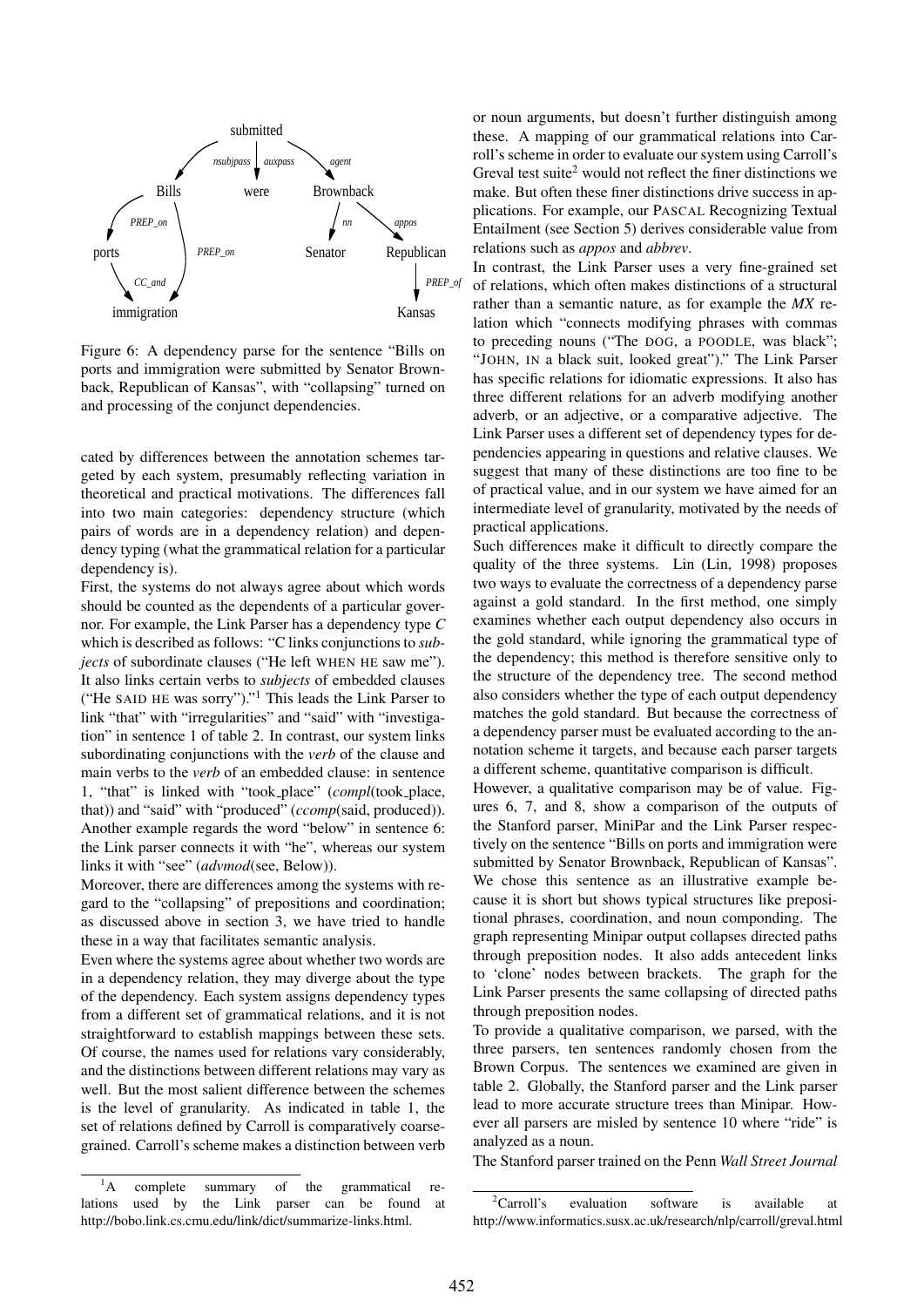| Scheme   | # GR |
|----------|------|
| Carroll  | 23   |
| MiniPar  | 59   |
| Link     | 106  |
| Stanford | 47   |

Table 1: Number of grammatical relations of four different annotation schemes.



Figure 7: Minipar dependency parse for the sentence "Bills on ports and immigration were submitted by Senator Brownback, Republican of Kansas".

Treebank does a poor job at parsing questions (sentences 7 and 9) and the dependencies outputted are therefore wrong or not specific enough. This is easily explained by the fact that the parser is trained on the Wall Street Journal section of the Penn Treebank in which not many questions occur. For use in other projects, we have augmented the training data with a modest number of additional questions. In sentence 8, we got *dep*(chair, out) while "out" should be connected to "sat". This link is correctly identified by both Minipar and the Link parser.

Minipar is confused by punctuation (this fact has already be mentioned in (Lin, 1998)): e.g., in sentence 5 no subject of the verb "had suggested" is found, and the parser outputs only chunks of the sentence not related to one another. Minipar is also confused by conjunction: in sentence 3, "awarding" is connected with "administrators", while it should be related to "appointment". An advantage of Minipar is its capacity to identify collocations as "comment on" in sentence 3 or "how many" in sentence 7.

As already mentioned, the *MX* relation of the Link parser leads to weird dependencies: in sentence 9, "smoking" and "waiting" are dependents of "tree". They should however be related to "Rector". The Link parser has trouble with conjunction: the parse of sentence 3 is wrong. Question 9 is also wrongly parsed.

We evaluated our system on this sample of 10 sentences, with the "collapsing" option turned on. A dependency tagged as *dep* is considered to be wrong if a more specific dependency type should have been used. We obtained a per-dependency accuracy of 80.3%. However it can be only considered as a rough estimate because the sample size is very small.



Figure 8: Link Parser dependency parse for the sentence "Bills on ports and immigration were submitted by Senator Brownback, Republican of Kansas".

## 5. Application

The typed dependency trees generated by this system have been used as the foundation for systems (Raina et al., 2005; de Marneffe et al., 2006) which were Stanford's entry in the PASCAL Recognizing Textual Entailment (RTE) challenges. Here the task is to determine whether one sentence can reasonably be inferred from another sentence. The Stanford system exploits the information about predicateargument structure encoded in the generated typed dependency trees in three ways: in generating a quasi-logical representation of the event structure represented by each sentence (following the work of Moldovan and Harabagiu in question answering (Moldovan et al., 2003)), in finding a good alignment between the structures of the two sentences, and in generating features used as input to a learning module. The Stanford system, which used the information supplied by our typed dependency extractor, attained the highest confidence-weighted score of all entrants in the 2005 competition by a significant margin.

The typed dependency generation facility described in this paper has been integrated into the Stanford parser, which is available for download at http://wwwnlp.stanford.edu/software/lex-parser.shtml.

### 6. References

- Joan Bresnan. 2001. *Lexical-Functional Syntax*. Blackwell, Oxford.
- John Carroll, Guido Minnen, and Ted Briscoe. 1999. Corpus annotation for parser evaluation. In *Proceedings of the EACL workshop on Linguistically Interpreted Corpora (LINC)*.
- Eugene Charniak. 2000. A maximum-entropy-inspired parser. In *Proceedings of NAACL-2000*.
- Noam Chomsky. 1981. *Lectures on Government and Binding*. Foris, Dordrecht.
- Michael Collins. 1999. *Head-Driven Statistical Models for Natural Language Parsing*. Ph.D. thesis, University of Pennsylvania.